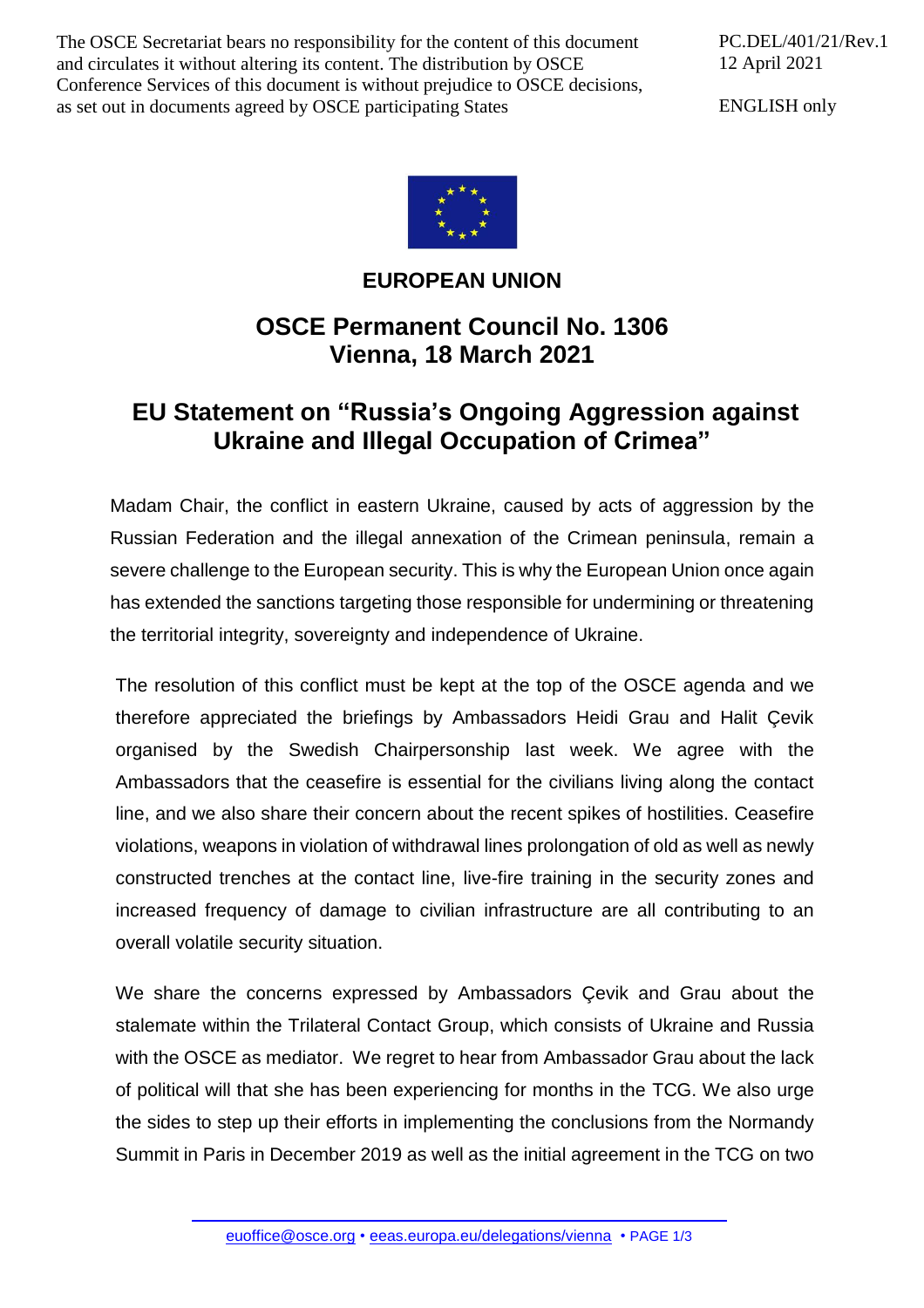new disengagement areas and 19 demining zones. In this context, we call on Russia to act constructively within these discussions.

We share Ambassador Çevik's concern that the fact that only few civilians are allowed to cross the contact line lead to a long separation of families and communities, which could obstruct the reintegration of the non-government controlled areas into Ukraine. We call on Russia to use its considerable influence over the armed formations it backs in order to operationalise the Zolote and Shchastia entry-exit checkpoints (EECPs), and to open all currently closed EECPs, in order to improve the humanitarian situation at the contact line and to allow for progress in the rehabilitation of economic ties.

We strongly condemn actions which jeopardise the security of SMM monitors or their assets, including signal interference with the mission's UAV's. We regret that on 14 March, the SMM lost a mid-range UAV due to jamming and on 15 March the SMM was again denied by the Russia-backed armed formations to cross the checkpoint near Olenivka. The SMM must have safe, secure, unconditional and unimpeded access to the entire territory of Ukraine in line with its mandate. This includes the illegally annexed Crimean peninsula and the area along the Ukraine-Russia state border, to which the SMM is systematically denied access by Russia-backed armed formations.

We also reaffirm our full support and commitment to the core tasks and overall objectives of the SMM, as reflected in its mandate and in the budget proposal. We therefore call on all participating States to work in good faith towards a timely approval of the SMM budget and the extension of the Mission mandate.

We reiterate our condemnation of Russia's illegal annexation of the Autonomous Republic of Crimea and the city of Sevastopol and the ongoing human rights violations in the peninsula. Seven years ago, the Russian Federation attempted to give its military actions a veneer of legitimacy with an illegal referendum. This so-called "referendum" was a blatant violation of the Ukrainian constitution. Ukrainian media was shut down so that pro-Russian propaganda could dominate. The vote was prepared in less than 20 days in a heavily militarised environment of intimidation with no credible election observers present. It was not recognised as legitimate by the